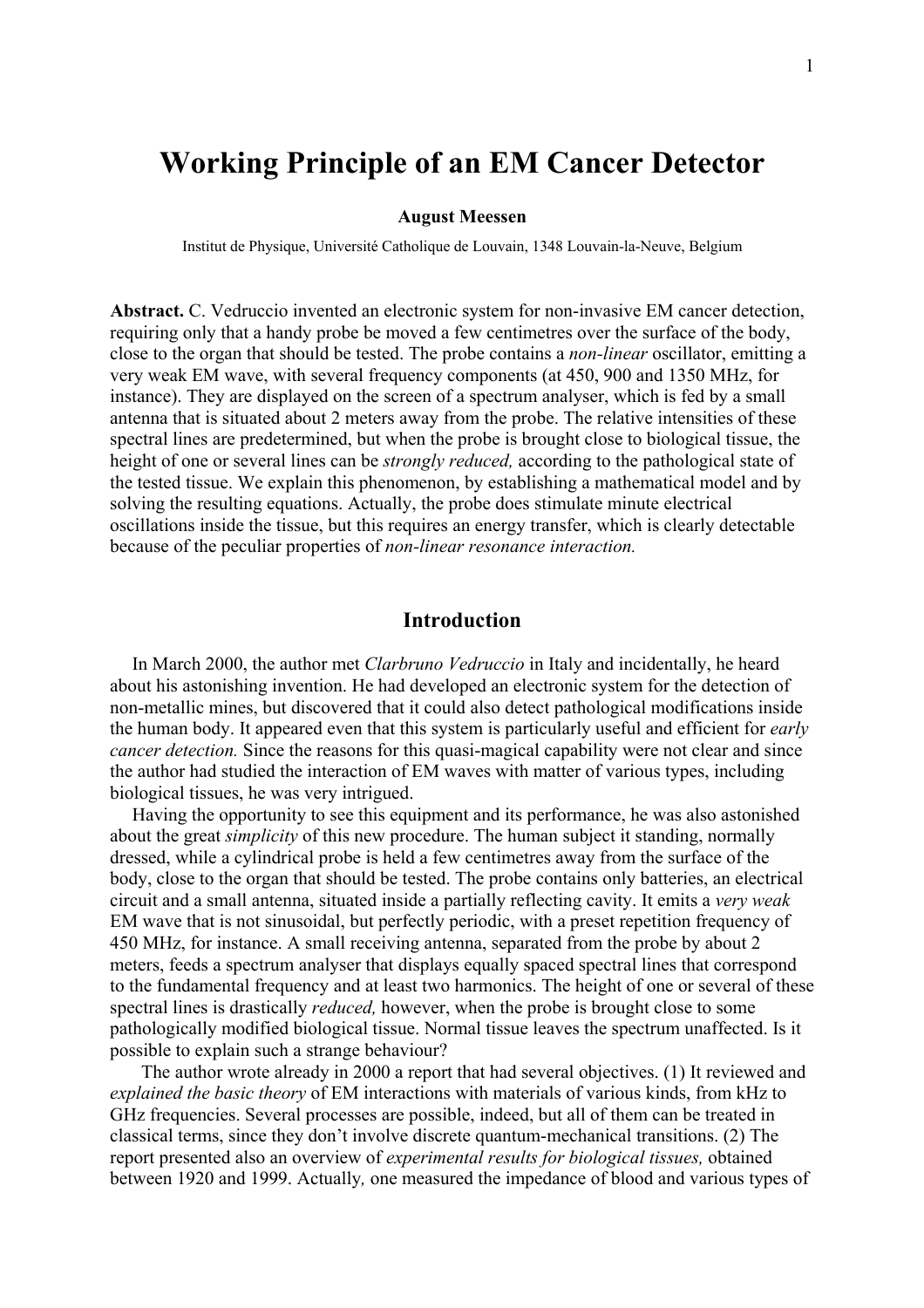excised tissues, introduced in specially designed cells, to determine the values of the dielectric constant  $\varepsilon$  and the electrical conductivity  $\sigma$  at many frequencies. The technical tools were constantly improved and the spectral domain was progressively enlarged, but the measured values of ε and σ could always be related to established theories. (3) It was shown that *the electrical properties of malignant tissues* display significant differences with respect to those of homologous normal tissues. EM cancer detection should thus be possible!

This report remained confidential, since the invention was not yet legally protected, but will be available on Internet<sup>1</sup> in a version that includes more recent results, presents new experimental methods and proposes some ideas to explain the difference between normal and malignant tissues. Basically, the oscillating electric field of the EM wave can set charged particles in forced oscillations, polarize neutral particles and membranes or produce rotations small particles that carry a permanent electric dipole. These responses can reveal that some changes occurred *at the molecular level,* because of pathological modifications, but all this knowledge remained useless for diagnostic purposes, as long as the necessary tests had to be performed by means of complicated *in vitro* measurements.

Some authors tried therefore to simplify this procedure. To get *in vivo* measurements, one can determine the effects of a current passing through a more or less extended part of the human body, by measuring the resulting potential difference near these points or further away<sup>2</sup>. This yields already useful results, but they are rather imprecise, since they depend on inhomogeneous tissue structures, situated between the surface electrodes. A more refined, but much more expensive method considers the reflection of microwaves<sup>3</sup>. This requires good contact for impedance matching and relatively high intensities, especially when malignant tissues should be destroyed, because of their higher specific absorption of microwave energy. Vedruccio's system is radically different<sup>4</sup>.

Contact with the body surface is not necessary and there are no health hazards. According to recent measurements, the receiving antenna of the spectrum analyser catches only 1.58  $\mu$ W, 100 nW and 1 nW, respectively for the first, second and third spectral line. Moreover, an examination doesn't have to last more than about 5 minutes. Although the "bioscanner" explores only what happens at three (or eventually four) frequencies, they can be chosen to optimise the discrimination of selected anomalies in particular organs. Rigorous medical tests have already been performed in different institutions, with the approval of ethical commissions<sup>5</sup>. We mention here only that *the presence, as well as the absence of malignant prostate cancer* could be established in more than 90% of the tested cases, with confirmations by biopsy or other methods. The instrument is under development by the Italian company Galileo-Alenia<sup>6</sup> and should be available in the fall of 2003, with computer software to facilitate diagnostic interpretation. Further medical tests are underway.

Although this instrument applies physical principles to visualize hidden realities, like a cardiograph or X-rays for instance, it is *new* and its capabilities are so extraordinary and unsuspected that scepticism is quite natural. Oncologists could even object that there are various forms of cancer cells and different stages of development. How could the usually necessary, very painstaking microscopic analyses be shortcut by an apparently very global method? First of all, the aim of the new development is not to replace these analytic methods, but to provide a simple and economic method for *preliminary screening.* If this could be realised early enough, it would definitely be advantageous. Moreover, we shouldn't give more credit to *a priori* judgements concerning the diagnostic efficiency and selectivity of this method than to careful and controlled testing. It seems worthwhile to find out, but to avoid the suspicion of charlatanism, it is also necessary to *clarify the working principle* of this apparatus. This is even a matter of normal scientific curiosity.

In the first part of this paper, we show that it is possible to *conceive a model* of the probe and the tested biological tissue, so that the relevant behaviour of this system will be described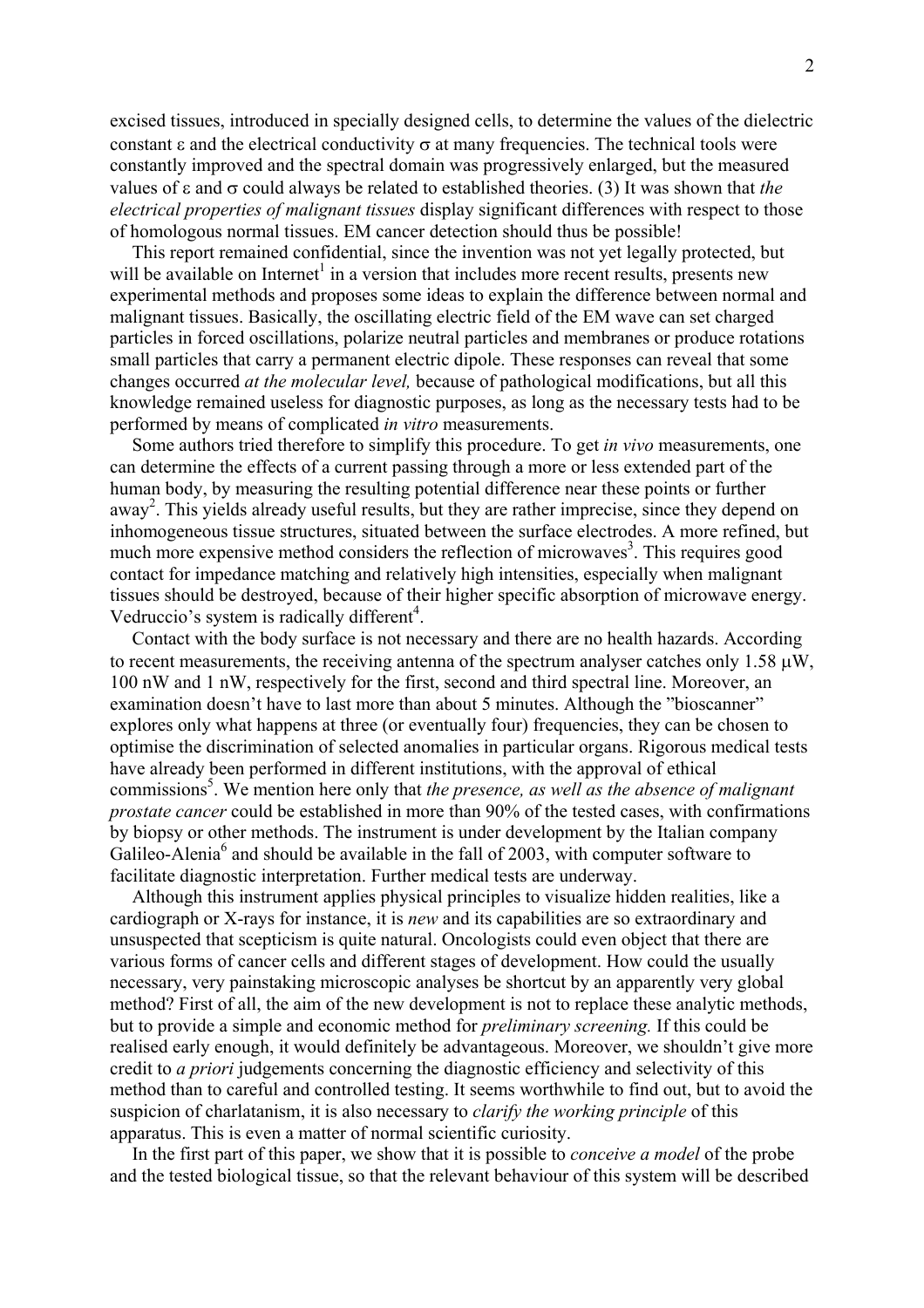by means of *only two variables, satisfying two coupled differential equations.* One of them is non-linear. It is of the van der Pol type, initially introduced to account for the properties of a triode that activates an oscillating electric circuit<sup>7</sup>. Today, a transistor or a tunnel diode<sup>8</sup> replaces the vacuum tube. In the second part, *we solve these equations* for the simplest possible case, where the generator is tuned in such a way that it delivers a practically sinusoidal signal. There is thus only one frequency component, but it appears already that the non-linear differential equation has several surprising consequences. In the third part, we treat the more general case, where the generator produces at least *three spectral lines.* This accounts for the observed facts. As far as we know, the problem of "non-linear resonance interaction" (NLRI) has not yet been treated.

#### **1. The coupled active and passive oscillators**

To understand the working principle of Vedruccio's invention, we don't have to know constructional details, but it is essential to make it mentally transparent, by considering an *equivalent circuit diagram.* The left part of figure 1 represents the probe and the right part the tested biological tissue, while the intermediate, interrupted lines indicate how the coupling is realized. The sizes give a visual impression of hierarchy. For element T (triode, transistor or transistor-tunnel diode hybrid circuit), we indicate only what is really essential. T is powered by batteries and the grid of the triode or base of the transistor is inductively coupled to the self  $L_1$  of the first oscillating circuit, to get positive feedback, but for us, it is only important that the current I passing through T is a *non-linear* function of the applied potential difference V.

The first oscillating circuit and element T constitute, together, an *active oscillator* that can create electrical oscillations inside the tested biological tissue. We consider only one *passive oscillator,* although there are several subsystems that could oscillate, but their mutual interactions are negligible in regard to instantaneous electrical responses. We can even imagine an oscillating electric circuit, where the self  $L_2$  and the capacity  $C_2$  determine the value of the resonance frequency, while the resistance R defines the energy loss. We indicate currents and potential differences that will allow us to describe the behaviour of this system.



Figure 1: The equivalent electric circuit of the coupled active and passive oscillators.

First of all, we have to stress the fact that usually, one considers a magnetic coupling between oscillating circuits or an electric coupling where the capacity C is a common element of both circuits. Here, we consider a capacity C that allows an oscillatory current to pass from one circuit to the other. C increases when the probe is approaching the tissue. We have chosen this model, since we know that the probe contains a small antenna and that the tested biological tissue is only separated from the probe by a small distance compared to the wavelength, which is 65 cm at 460 MHz. This means that the passive oscillator is subjected to the "near field" of the emitted wave, where *retardation effects are negligible.* By creating a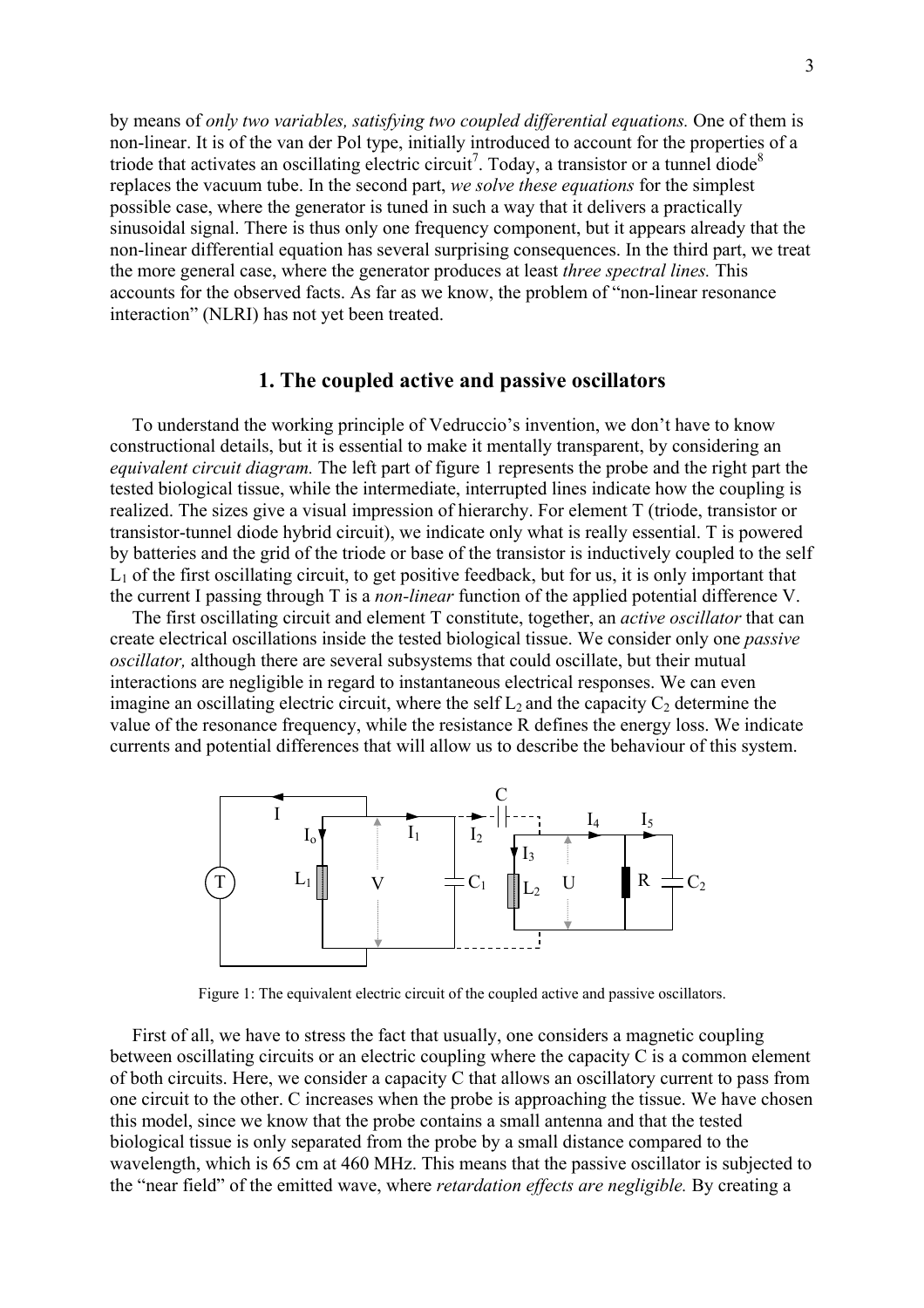standing wave, we could produce electrically equivalent situations at regularly distributed places, but here, we consider only the usual procedure, where the bioscanner emits a propagating wave. In the near field, the spatial distribution of the electrical field lines is then the same - at every particular instant - as for a static field (quasi-static approximation). The antenna plays thus in this region the role of an "open capacity", but it creates an oscillating electric field. This field induces forced oscillations of charged particles, polarizes neutral particles or sets small dipolar particles in rotation, when the frequency is adequate.

It is important to note that the intrinsic properties of the biological tissue (represented by  $L_2$ ,  $C_2$  and R) can't be affected by the coupling. The values of  $L_1$  and  $C_1$  are fixed by preliminary tuning. There are thus two distinct natural frequencies, determined by the products  $L_1C_1$  and  $L_2C_2$ . The resistance of the first circuit is assumed to be negligible or more precisely, to be compensated by the transistor T. It should be noted that a single parallel resistance is sufficient to characterize energy losses in the second circuit. Applying Kirchhoff's law, we get  $I_0 + I + I_1 = 0$  and  $I_2 = I_3 + I_4$ . Since these relations have to be satisfied at every particular instant, we can assert that the time derivatives

 $\dot{I}_1 + \dot{I}_1 = 0$  and  $\dot{I}_2 = \dot{I}_2 + \dot{I}_4$ 

Actually, there are only two variables that have to be considered: the potential differences V and U. To show this, we note that in the first circuit,

$$
V = L_1 \dot{I}_0
$$
 and  $I_1 - I_2 = \dot{Q}_1 = C_1 \dot{V}$  or  $\dot{I}_1 = C_1 \ddot{V} + C(\ddot{V} - \ddot{U})$ .

The current-voltage curve of element T is represented in figure 2. For small values of V, there appears a *negative resistance.* For larger values of V, the normal tendency, which yields increasing currents for increasing potential differences, is restored, but in general, we don't get a perfectly anti-symmetric curve.



Figure 2: The current-voltage characteristic of element T

A tunnel diode could be used alone<sup>9</sup>, but a more flexible design is preferable. We assume therefore that the negative resistance is modifiable and that

$$
I = -\alpha V + \beta V^2 + \gamma V^3
$$
 so that  $\dot{I} = -(\alpha - 2\beta V - 3\gamma V^2)\dot{V}$ 

Thus

$$
C_1\ddot{V} - (\alpha - 2\beta V - 3\gamma V^2)\dot{V} + \frac{V}{L_1} = C(\ddot{U} - \ddot{V})
$$
\n(1)

This equation is *non-linear*. When  $C = 0$ , it reduces to the famous *van der Pol equation*, initially introduced to explain the fact that triodes can be coupled to an oscillating circuit in such a way that one gets *oscillations of constant amplitude.* They are not necessarily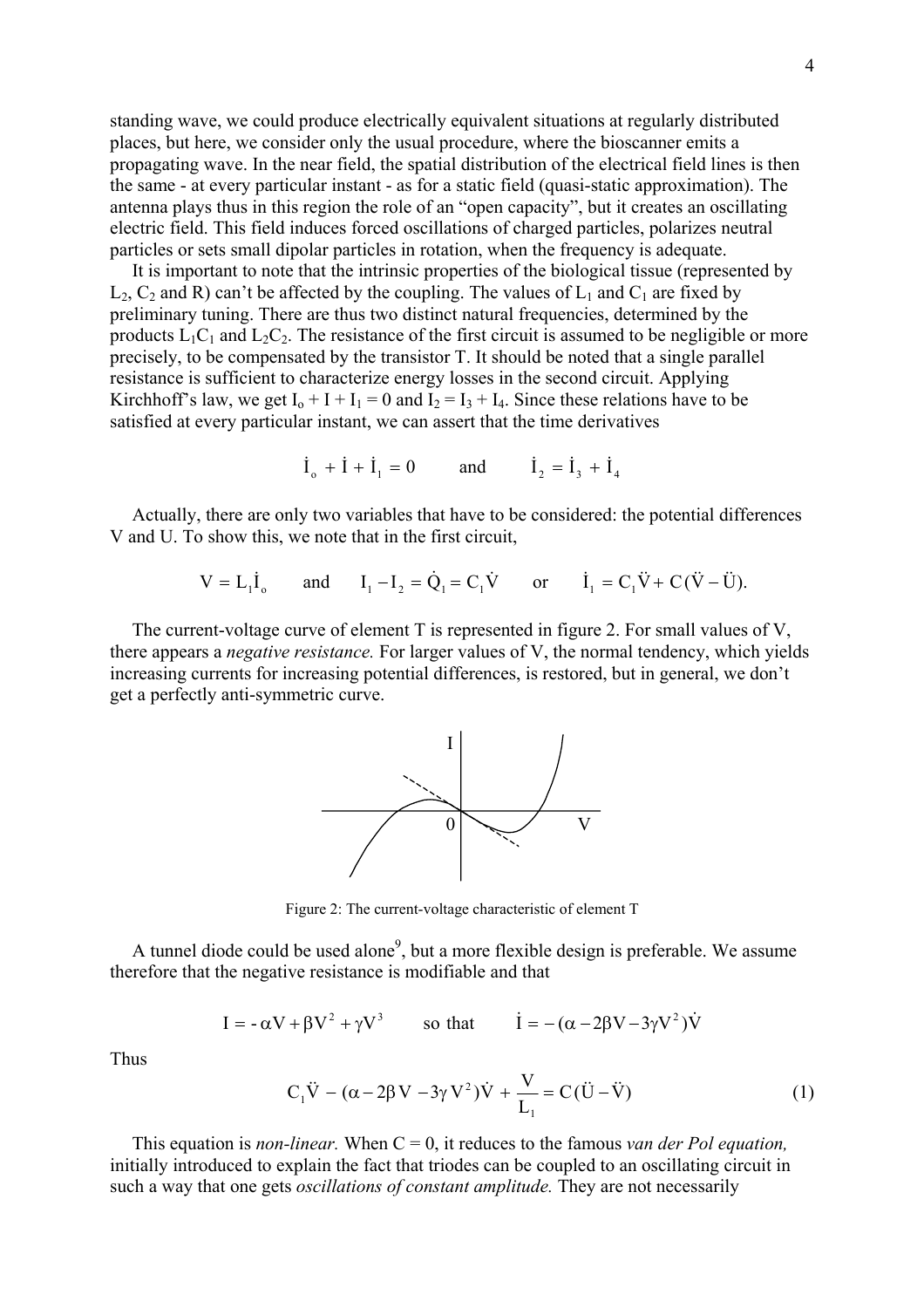sinusoidal, but they are periodic and the repetition frequency is equal to the natural frequency of the oscillating circuit. We consider the more general case, where such an "auto-oscillator" is coupled to a passive oscillator. Equation (1) takes this into account by means of its second member. In the other circuit,

$$
U = L_2 \dot{I}_3 = R (I_4 - I_5)
$$
 and  $I_5 = \dot{Q}_2 = C_2 \dot{U}$ 

It follows that

$$
\frac{\mathbf{U}}{\mathbf{L}_2} + \frac{\dot{\mathbf{U}}}{\mathbf{R}} + \mathbf{C}_2 \ddot{\mathbf{U}} = \mathbf{C} (\ddot{\mathbf{V}} - \ddot{\mathbf{U}}) \tag{2}
$$

Equations (1) and (2) account for any possible behaviour of the active and passive oscillators. They should thus also help us to understand the surprising capabilities of the bioscanner, but it is useful to make these equations more transparent, by introducing natural units. We set  $\alpha$  - 2 $\beta V$  - 3 $\gamma V^2 = \alpha(1 - 2pmV - m^2V^2)$ , where  $m^2 = 3\gamma/\alpha$  and pm =  $\beta/\alpha$ . Then, we multiply (1) by  $m/C_1$  and (2) by  $m/C_2$ . This yields *two coupled differential equations* for x = mV and y = mU, where  $\omega_1^2 = 1/L_1C_1$  and  $\omega_1^2 = 1/L_2C_2$ , while  $\mu = \alpha/C$  $n_1^2 = 1/L_1C_1$  and  $\omega_1^2 = 1/L_2C_2$ , while  $\mu = \alpha/C_1$  and  $v = 1/RC_2$ :

$$
\ddot{x} - \mu(1 - 2px - x^2)\dot{x} + \omega_1^2 x = k_1(\ddot{y} - \ddot{x})
$$
\n(3)

$$
\ddot{y} + v \dot{y} + \omega_2^2 y = k_2(\ddot{x} - \ddot{y})
$$
 (4)

The coupling constants  $k_1 = C/C_1$  and  $k_2 = C/C_2$  are pure, positive numbers, while  $\mu$  and  $\nu$ have the dimensions of a frequency. Equation (3) is *non-linear.* This will turn out to be very important but the most unusual feature is that the coupling involves second order time derivatives of the variables x and y. This *dynamic* coupling accounts for the fact that the capacity C facilitates the passage of high frequency currents. It is usually assumed that  $p = 0$ , but we will see that it is important to consider the more general case where  $p \neq 0$ .

To get a feeling for the solutions of (3) and (4), we consider some special cases. When  $C =$ 0, so that  $k_1 = k_2 = 0$ , we get *two distinct and well-separated oscillators*. The second one is simply a damped harmonic oscillator, while the first oscillator would be an ideal harmonic oscillator for the particular where  $\mu = 0$ . The general solution could then be written in the form  $x = A\cos(\omega t + \phi)$ , were  $\omega = \omega_1$ , while the amplitude A and the phase factor  $\phi$  are determined by initial conditions. Such an oscillator would have to be set in motion, indeed, by some specific action. As soon as  $\mu \neq 0$ , there appears *a qualitative change*, since the resting state  $x = 0$  becomes unstable. The slightest perturbation will automatically be amplified, but the capacity tends to be discharged. When  $\mu \ll 1$ , we get slowly amplified oscillations, but finally, the system will reach a *stationary state* of perfectly sustained, practically harmonic oscillations.

Larger values of  $\mu$  (for instance  $\mu = 1$  or  $\mu = 10$ ) will lead to rapid amplifications and to rapid discharges. A short time interval is then sufficient to reach the stationary state and we get a periodic succession of identical pulses. This is equivalent to *a superposition of harmonic waves*, with frequencies that are integer multiples of the fundamental frequency. Balthasar van der Pol investigated their waveforms and calculated "limit cycles", represented by closed graphs in the  $(x, \dot{x})$  plane<sup>10</sup>. He called such a regular or quasi-regular succession of pulses a "relaxation oscillation" and he showed that it appears quite often in nature and technology. Cracking doors, waving flags, the beating heart and economic crises, provide good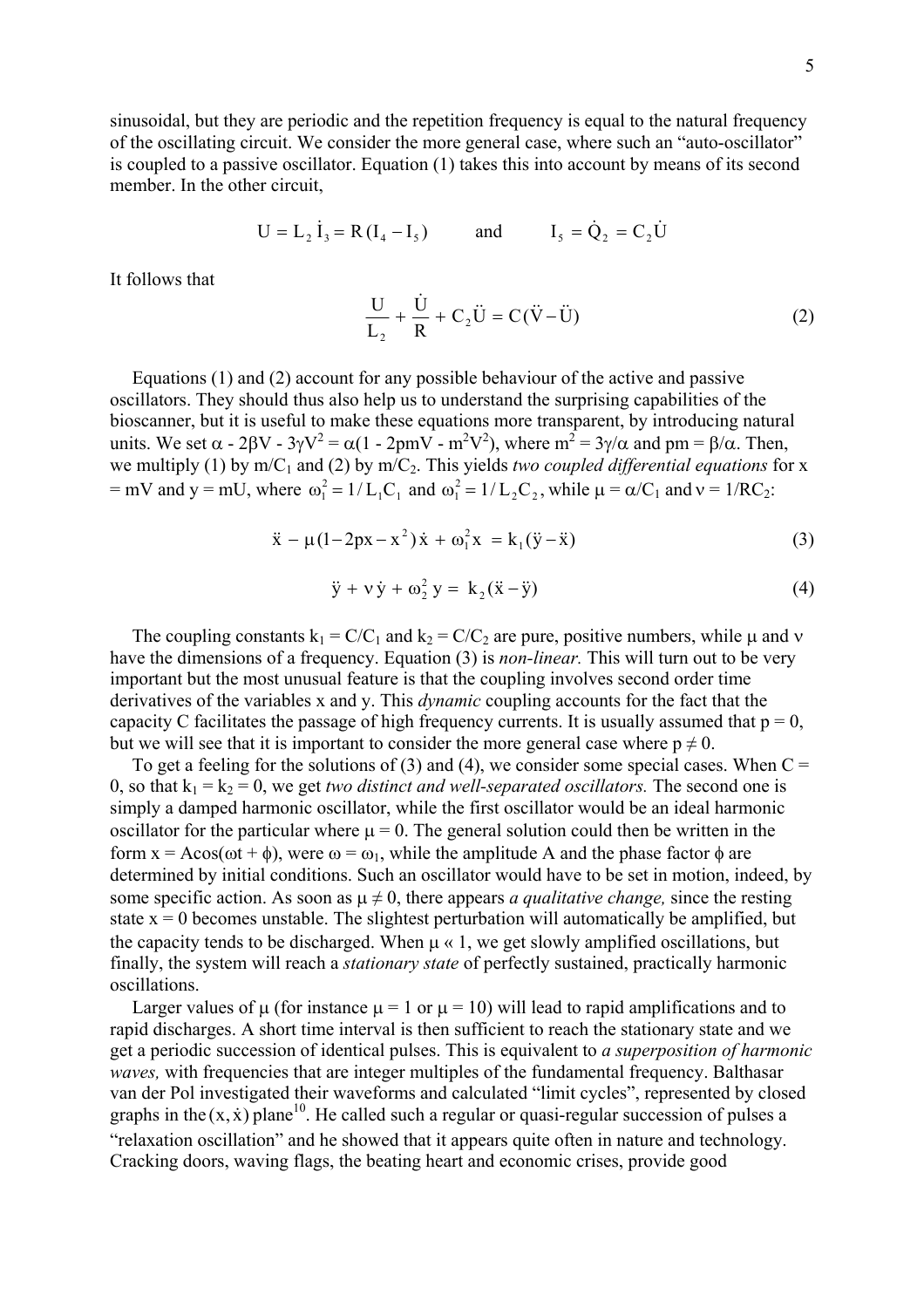examples<sup>11</sup>. But when the capacity  $C \neq 0$ , the differential equations (3) and (4) are coupled to one another and this gives rise to surprising phenomena.

#### **2. Resonance interaction for one available frequency**

To acquire *physical insight*, we start with the simplest possible situation, where  $\mu$  is very small, since the unperturbed generator would then produce a nearly harmonic oscillation. van der Pol considered already a very similar problem<sup>12</sup>, but his oscillating circuits were purely electronic ones, where the coupling capacity was *a common element* of both circuits. Since the capacity C is then respectively in series with  $C_1$  and  $C_2$ , the natural frequencies  $\omega_1$  and  $\omega_2$ that appear in equations (3) and (4) are modified. Moreover, the second members of (3) and (4) would then have to be replaced by  $-k_1\omega_1^2y$  and  $-k_2\omega_2^2x$ . B. van der Pol found that such a system has very remarkable properties, but he *missed* the phenomenon, which is central for EM cancer detection.

This results from the fact that his attention was focused on another phenomenon, related to the existence of *two possible frequencies.* They appeared already for an isolated unperturbed generator, when the current-voltage curve of element  $T$  contains a term in  $V^5$ . The system will then automatically choose one of the two possible frequencies<sup>13</sup>. When a resistance, included in the circuit, is progressively increased or decreased, the system tends always to preserve its previous state of oscillation, but this is only possible up to a certain point. We get thus a typical *hysteresis* phenomenon - which simply means: *delayed evolution.* Experimentally, van der Pol had observed already a similar phenomenon in1920, when a triode oscillator was magnetically coupled to a passive oscillator, but this was published somewhat later<sup>10</sup>.

Appleton<sup>14</sup> considered then the case where *two triode oscillators* are magnetically coupled to one another. In ordinary, linear physics, it is well known that the coupling of two harmonic oscillators can lead to coordinated oscillations at the same frequency, but there are two possible frequencies  $\omega_{\pm}$ . They differ from the natural frequencies  $\omega_1$  and  $\omega_2$  of the uncoupled oscillators. Even for two identical, elastically coupled pendulums, they are slightly different from one another. In general, one gets then a *superposition* of these two "normal modes" of oscillation. The ratio depends on the initial conditions, but the superposition leads to beat phenomena. When two non-linear oscillators are coupled to one another, there are also two possible frequencies, but no beats when  $\omega_1$  and  $\omega_2$  are sufficiently close to one another, without being identical. The system chooses one of the possible frequencies.

Such a *"spontaneous synchronization"* had already been noted for pendulum clocks and organ pipes, but was explained for the first time by solving two coupled non-linear differential equations of the van der Pol type. Modifying  $\omega_2$  so that this value is approaching  $\omega_1$ , both oscillators will suddenly start to oscillate at the same frequency, although  $\omega_1$  and  $\omega_2$  are still different from one another. This will continue when  $\omega_2$  is increased, until the difference between  $\omega_2$  and  $\omega_1$  reaches the same absolute value as for the previous synchronization. This phenomenon is also called *"entrainment".* It occurs even for very small amplitudes and has particularly important applications in the domain of biorhythms<sup>15</sup>. The circadian rhythm is entrained by the day and night variations of solar light and other rhythms are entrained by seasonal variations.

Before we solve the coupled differential equations (3) and (4), we recall the results of van der Pol's experiment, performed in 1920. These results are summarized in figure 3 (redrawn from reference 12, 1922). The intensity  $x^2$  of the oscillations of the generator decreases when the natural frequency  $\omega_2$  of the passive oscillator is progressively increased, until it reaches a certain value, situated beyond the resonance frequency. At this point, the intensity of the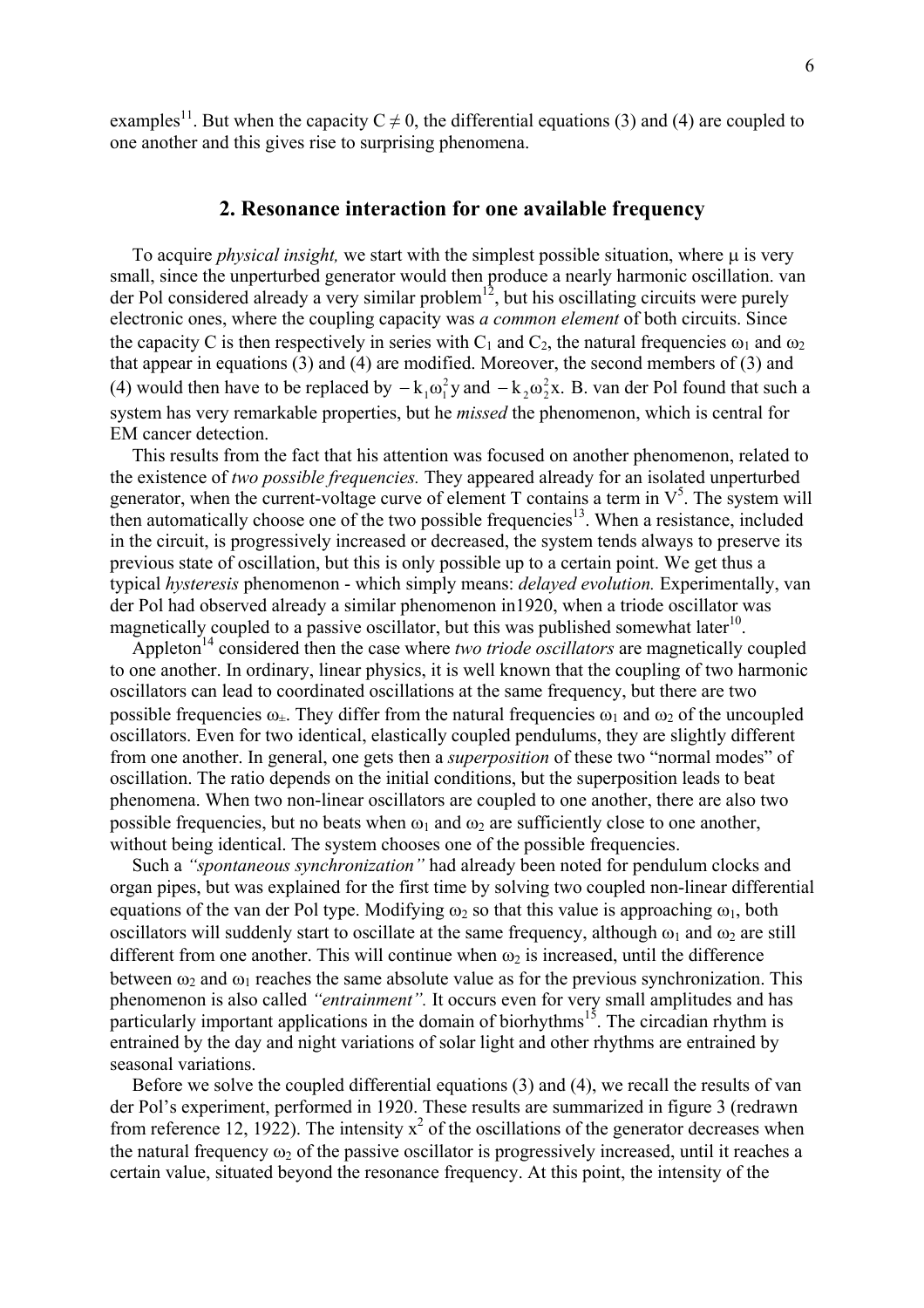stationary oscillations of the generator "jumps" to a higher value. It is not yet the normal value for the unperturbed oscillator, but this value will finally be reached by a continued increase of  $\omega_2$ . When  $\omega_2$  is then decreased, the intensity of the stationary oscillations of the generator is also decreased. The process is symmetric, but not reversible in exactly the same way. There are thus two possible states of oscillation, but the system will automatically choose one of them. Since this state depends on past history, the coupled system displays *hysteresis.*



Figure 3: Variations of the intensities of the oscillations of the active and passive oscillators when the natural frequency of the passive oscillator is progressively increased or decreased.

The second part of figure 3 shows that the amplitude of the oscillations of the passive oscillator increases when those of the active oscillator decrease. This means that there is *an energy transfer,* but it cannot alternate, as this happens in beat phenomena. *van der Pol* could relate this to the non-linearity of equation (3). Actually, he combined the second order differential equations for x and y, to get a forth order differential equation for x. It allowed for two frequencies  $\omega_{+}$  when  $\mu \ll 1$ . He considered therefore a superposition of oscillations at both frequencies, where the amplitudes can vary in the course of time:

$$
x = a(t) \sin(\omega \cdot t) + b(t) \sin(\omega_+ t + \varphi)
$$
 (5)

The compounded equation for x did then yield two coupled differential equations, determining the evolution of the intensities  $a^2$  and  $b^2$ . Their solutions proved that "the simultaneous occurrence of finite stationary oscillations of both the coupling frequencies represents an *unstable* condition and can therefore not be realized in practice". When the two possible modes of oscillation coexist at a given instant, one of them will spontaneously become more intense at the expense of the other. The "jump" has necessarily to occur for a particular situation, which could also be specified. This was a beautiful result, but we are interested in another property of coupled active and passive oscillators.

We assume that the generator has reached its stationary state of sustained oscillations before it is brought close to the passive oscillator, and we don't change the natural frequencies  $ω_1$  and  $ω_2$ . We simply increase the values of the coupling constants k<sub>1</sub> and k<sub>2</sub>. Assuming that the amplification factor  $\mu \ll 1$ , we expect that harmonics will remain negligible, even for finite values of k<sub>1</sub> and k<sub>2</sub>. The new *stationary state* of the active oscillator should be described by

$$
x = A \cos(\omega t) + \dots \tag{6}
$$

where the amplitude A and the (angular) frequency ω are unknown. The neglected terms are at best of the order of  $\mu$ . Since equation (4) can be written in the form

$$
(1 + k2) \ddot{y} + v \dot{y} + \omega22 y = k2 \ddot{x}
$$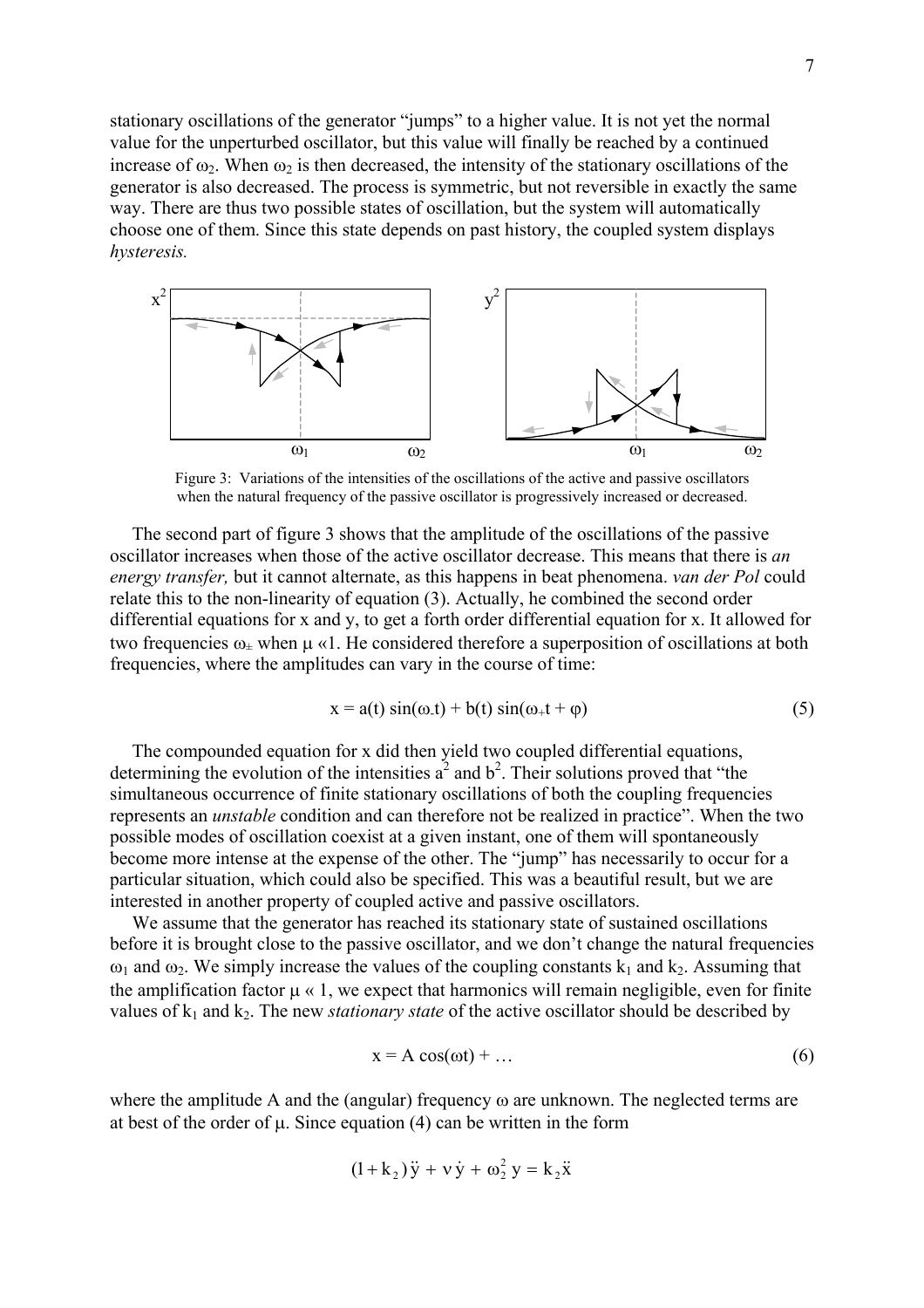we see that the passive oscillator will be set in *forced oscillations.* Substituting (6) we get

$$
y = -k_2 \omega^2 A [F(\omega) \sin(\omega t) + G(\omega) \cos(\omega t)] + ... \qquad (7)
$$

where

$$
F(\omega) = \frac{v \omega}{(\omega_2^2 - \Omega^2)^2 + (v \omega)^2}
$$
 and 
$$
G(\omega) = \frac{\omega_2^2 - \Omega^2}{(\omega_2^2 - \Omega^2)^2 + (v \omega)^2}
$$

For simplicity, we used the notation  $\Omega^2 = (1 + k_2)\omega^2$ . We get thus a typical resonance phenomenon, although we assumed *dynamic coupling.* The function F(ω) is always positive and displays a maximum ( $F = 1/v\omega$ ) when  $\Omega = \omega_2$ . At this frequency,  $G(\omega) = 0$ . The forced oscillation is thus the strongest when *ideal resonance* is achieved, but the forced oscillation lags then behind the oscillations of the generator with a phase difference of exactly 90°. At lower frequencies ( $Ω < ω<sub>2</sub>$ ),  $G(ω)$  is positive, which means that the passive oscillator tends to remain in step with the active oscillator. Beyond resonance  $(Q > \omega_2)$ ,  $G(\omega)$  is negative. At very high frequencies, the passive oscillator can't follow very well: forced oscillations have very small amplitudes and they are opposite to those of the generator. The values of A and ω are still unknown, but they will be determined by substituting (6) and (7) in equation (3). The *non-linear* term  $\mu(1 - 2px - x^2)\dot{x}$  is then equal to

$$
\mu \omega A[1 - 2pA \cos \omega t - (A^2/2)(1 + \cos 2\omega t)] \sin \omega t = \mu \omega A[1 - (A^2/2) + (A^2/4)] \sin \omega t + ...
$$

To remain consistent, we neglect all terms that oscillate at frequencies 2ω and 3ω, since they were also neglected in (6) and (7). Equation (3) yields now the condition

$$
(\omega_1^2 - (1 + k_1)\omega^2)\cos \omega t + \mu \omega (1 - a^2)\sin \omega t = k^2 \omega^4 [F(\omega)\sin \omega t + G(\omega)\cos \omega t]
$$

where  $a = A/2$  and  $k^2 = k_1k_2$ . Since this condition has to be satisfied at every particular instant, we get two relations:

$$
a^{2} = 1 - \frac{k^{2} \omega^{3}}{\mu} F(\omega) \quad \text{and} \quad (1 + k_{1}) \omega^{2} = \omega_{1}^{2} - \frac{k^{2} \omega^{4}}{\mu} G(\omega) \tag{8}
$$

For the unperturbed generator  $(k_1 = 0)$ , the transistor leads spontaneously to the appearance of stationary oscillations of particular amplitude ( $a = 1$  or  $A = 2$  for the chosen natural units). Of course,  $\omega = \omega_1$ . The values of A and  $\omega$  will be modified, however, when the active and passive oscillators interact with one another. Figure 4 illustrates the first relation (8).

The amplitude A of the stationary oscillations can never be increased, since  $F(\omega)$  can't be negative. The reduction of A with respect to its value for the unperturbed generator has the shape of  $F(\omega)$ , multiplied by  $\omega^3$ . This yields a non-symmetric curve. The highest possible value of F( $\omega$ ) is achieved when  $\Omega^2 = (1 + k_2) \omega^2$ , which implies that  $G(\omega) = 0$ . The second relation (8) shows then that  $(1 + k_1) \omega^2 = \omega_1^2$ . *Ideal resonance* is thus achieved when

$$
\omega_2 = g \omega_1 \qquad \text{where} \qquad g = \sqrt{\frac{1 + k_2}{1 + k_1}} \tag{9}
$$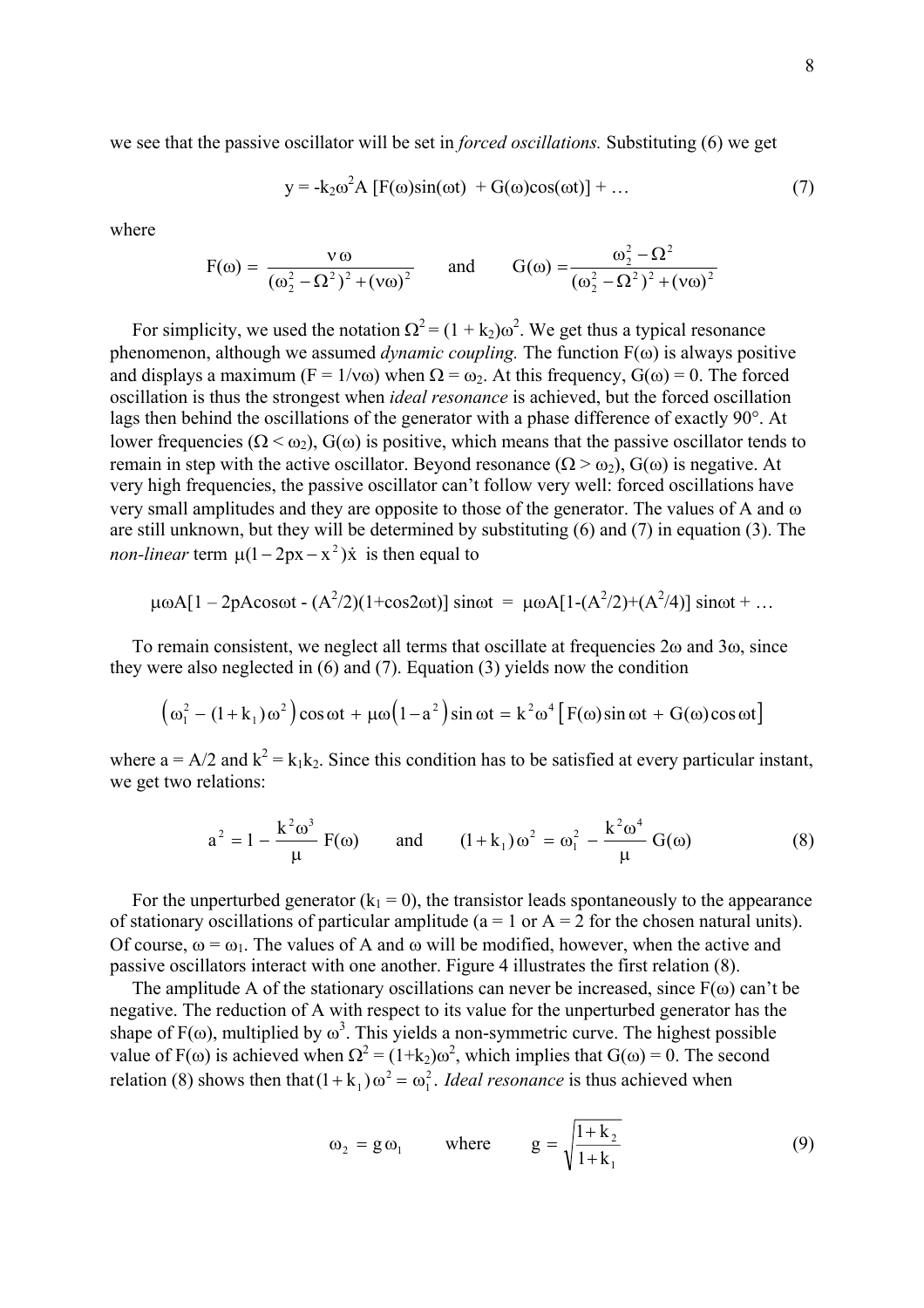

Figure 4: When the active oscillator is coupled to a passive oscillator, the intensity  $a^2$ of the stationary oscillation of the generator reaches its lowest value at *ideal resonance.*

The active oscillator is able to draw a certain amount of energy from the batteries, as a result of the peculiar non-linear characteristics of element T, but it is also able to *transfer some energy* to the passive oscillator. There exists a resonance phenomenon, but the dynamic coupling implies that optimal energy transfer is not necessarily achieved when the natural frequency of the passive oscillator is equal to the natural frequency of the active oscillator. The actual condition (9) depends on the values of the coupling constants  $k_1$  and  $k_2$ . This is very important, since the values of  $\omega_1$  and  $\omega_2$  are fixed. The probe could be tuned in advance to achieve optimal response to a particular pathological state in a particular organ, but there can exist individual variations and the requirement of sharp tuning would then not be desirable at all. Fortunately, we don't need it.

Empirically, it appears that it is useful to move the probe with respect to the tested tissue, with a sort of scanning motion until one finds the position where the spectrum analyser displays the largest "dip" for the stationary oscillations of the active oscillator. This seems to correspond to an adjustment of the values of the coupling constants  $k_1$  and  $k_2$  until condition (9) is satisfied for given values of  $\omega_2$  and  $\omega_1$ . Since  $k_1 = C/C_1$  and  $k_2 = C/C_2$ , we are simply choosing a place where the capacity C is adequate for ideal resonance. For  $k_1 \ll 1$  and  $k_2 \ll 1$ , we would get  $g = 1$  or eventually,  $g = 1 + (k_2 - k_1)/2$ . Since the values of  $C_1$  and  $C_2$  are very small (to get high values for the natural frequencies  $\omega_1$  and  $\omega_2$ ), we expect that  $k_1$  and  $k_2$  can easily reach relatively large values with respect to 1. This increases the efficiency of the system for the discovery of possible resonance phenomena!

It should be noted that the depth of the "dip" is not only proportional to  $k^2 = k_1 k_2$ , but also to  $\omega^2$ . This is a consequence of the dynamic coupling, but we know<sup>1</sup> that the high frequency domain is also very favourable for the detection of significant differences between malignant and normal tissues. This results from a higher density of bound water molecules or dipolar protein fragments, sticking out of membrane surfaces. They can easily be set in rotation, even if these rotations are partly hindered, but this leads to increased energy absorption. This is also favourable for our purposes, since the depth of the "dip" in figure 4 is proportional to  $1/v =$  $RC<sub>2</sub>$ . The total energy of the active and passive oscillators is proportional to

$$
x^{2} + y^{2} = A^{2} \cos^{2} \omega t + (k_{2} \omega^{2})^{2} A^{2} [F(\omega) \sin(\omega t) + G(\omega) \cos(\omega t)]^{2}
$$

The average value is thus proportional to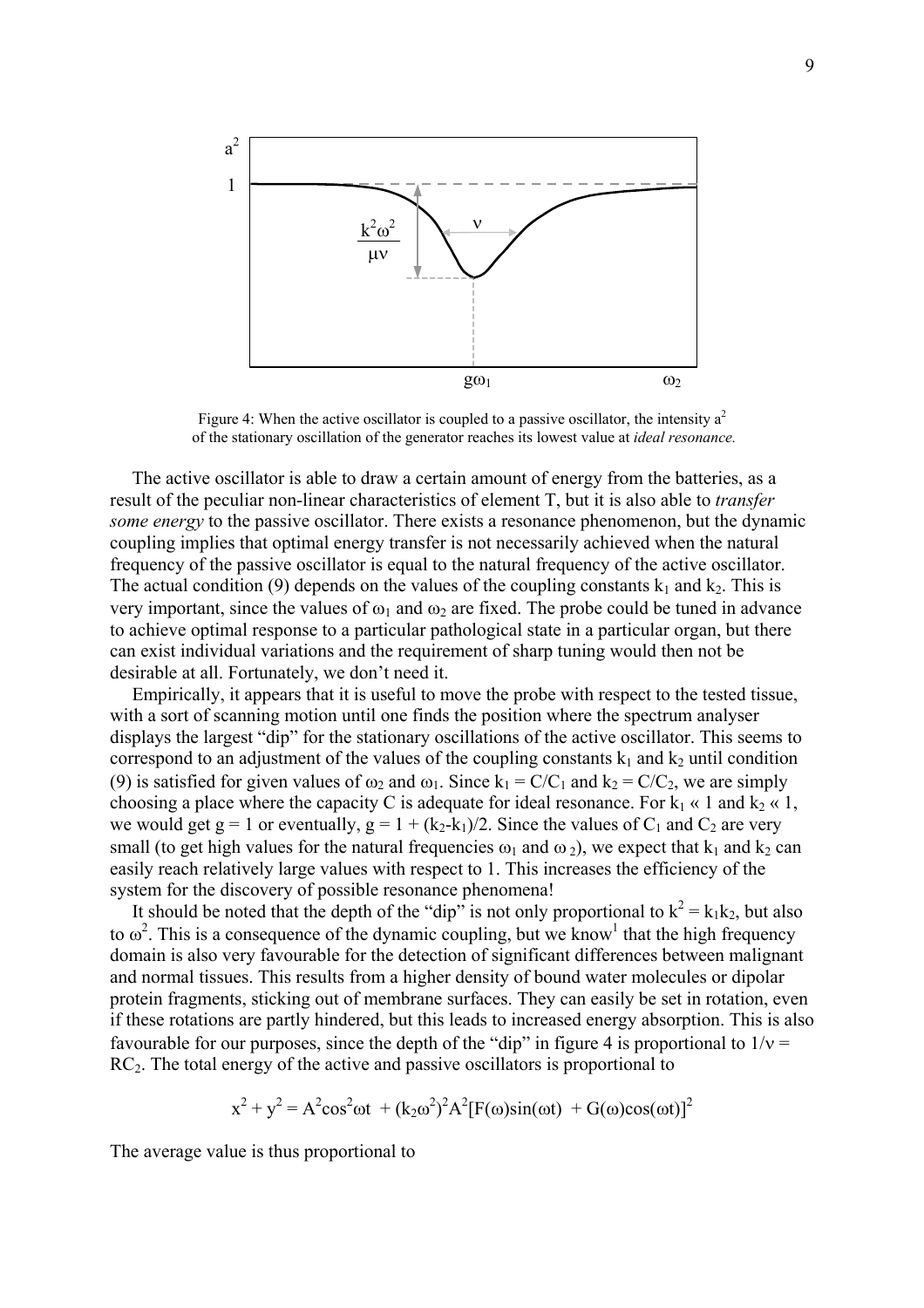$$
1 + \frac{k_2^2 \omega^4}{(\omega_2^2 - \Omega^2)^2 + (v \omega)^2}
$$

We see that the coupling *increases* the total energy drawn from the batteries. It reaches its largest value when ideal resonance is achieved. The relative increase is then equal to  $k_2^2(\omega/v)^2$ . In other words, the active oscillator draws *as much energy it can* from the batteries, to share it with the passive oscillator. Nevertheless, its own amplitude of oscillation is decreased, as indicated by figure 4. The active oscillator seems to make a "big effort".

Another remarkable feature is that the depth of the "dip" is proportional to  $1/\mu$ . This fact demonstrates most dramatically that *non-linear systems are qualitatively different from linear ones.* The behaviour changes very abruptly, as soon as  $\mu \neq 0$ , but a negative resistance is not sufficient to allow for an energy transfer. There has to be a term in  $x^2$  in equation (3), while the term  $px$  is irrelevant when  $\mu$  is very small.

What are the possible values of the (angular) frequency ω? We know already that *ideal resonance* requires that  $(1 + k_1)\omega^2 = \omega_1^2$  and  $(1 + k_2)\omega^2 = \omega_2^2$ , which leads to (9), but in general, there are two possible frequencies. They are determined by the second relation (8) and the expression of G( $\omega$ ). Setting  $c_1 = 1 + k_1$ ,  $c_2 = 1 + k_2$ ,  $\Omega_1^2 = \omega_1^2/c_1$  and  $\Omega$ 1  $(1 + k_1)\omega^2 = \omega_1^2$  and  $(1 + k_2)\omega^2 = \omega_2^2$ ,  $+k_2$ )  $\omega^2 = \omega_2^2$ we get the equation 2 1  $\Omega_1^2 = \omega_1^2 / c_1$  and  $\Omega_2^2 = \omega_2^2 / c_2$ , 2  $2^2 = \omega$ 

$$
(\Omega_1^2 - \omega^2)((\Omega_2^2 - \omega^2)^2 + (\nu \omega/c_2)^2) = k^2 \omega^4 (\Omega_2^2 - \omega^2) / \mu c_1 c_2
$$

Without coupling, there are two possible solutions:  $\omega = \omega_1$  for the active oscillator and  $\omega =$ ω<sub>2</sub> for the passive oscillator. For the coupled oscillators, we get a solution  $ω^2 = Ω_1^2 + ε$ , where ε is small and can thus be calculated very easily. This yields

$$
\omega^2 = \Omega_1^2 + \frac{k^2 \Omega_1^4}{\mu c_1 c_2} \frac{(\Omega_1^2 - \Omega_2^2)}{(\Omega_1^2 - \Omega_2^2)^2 + (\nu \Omega_2/c_2)^2}
$$

The same procedure yields also the solution where  $\omega$  is close to  $\Omega_2$ , but according to van der Pol's reasoning, we expect that the system tends to preserve its previous state. The generator was oscillating at the frequency  $\omega_1$  before it was brought close to the passive oscillator. The frequency  $\omega$  should thus remain close to  $\Omega_1$ . It is increased when  $\omega_2 < g\omega_1$ (implying that  $\Omega_2 < \Omega_1$ ). When  $\omega_2 > g\omega_1$ , it is decreased. Anyway, we don't have to worry about the frequency, since the experimental procedure calls only for the observation of an eventual reduction of the amplitude A.

### **3. Non-linear resonance interactions at several frequencies**

So far, it appeared that the probe is able to "feel" what happens inside biological tissues and to "tell" us that it is transferring energy, since it oscillates with decreased amplitude. Although the passive oscillator remains hidden, we are able to detect a resonance for its forced oscillations. This appeared already when  $\mu \ll 1$  and was even particularly pronounced for very small values of µ, but we got then only *one* frequency component. A larger value of µ would produce harmonics and this could allow for *a simultaneous search of non-linear resonance interactions on several frequency channels. This is so advantageous, that we may*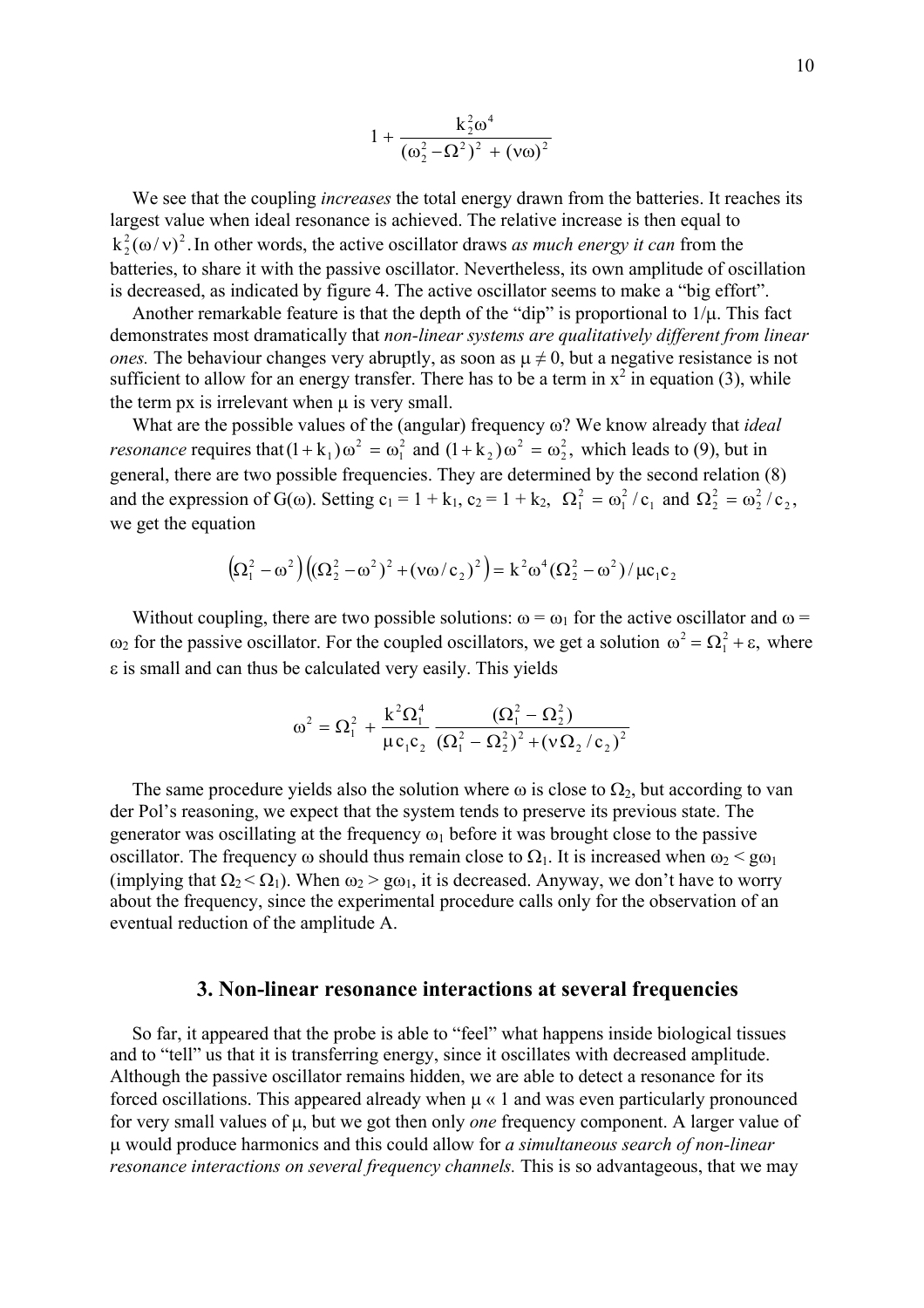prefer the compromise where the effects of non-linear resonance interactions are decreased for the fundamental frequency, but can become apparent for harmonics. In Vedruccio's setup, one can easily observe *three* spectral lines, corresponding to the fundamental frequency and the two first harmonics. Empirically, he discovered that they have the following properties:

- The first, second and third spectral lines *can decrease independently from one another,* so that one has to accept the possible detection of different resonance phenomena.
- The second and third lines seem to be depressed more easily than the first one.
- A depression of the first line in addition to those of the second and third line indicates a particularly severe pathological modification. This is useful for diagnostic purposes.

Each one of these points requires a theoretical justification. We will thus try to solve equations (3) and (4) for a value of  $\mu$  that is large enough to produce a non negligible second and third harmonic, but small enough to yield a convergent series of higher frequency components. This means that we replace (6) by the more general solution

$$
x = A\cos(\omega t) + A_1\cos(2\omega t) + B_1\sin(2\omega t) + A_2\cos(3\omega t) + B_2\sin(3\omega t) + ... \qquad (10)
$$

The amplitudes  $A_1$  and  $B_1$  are proportional to  $\mu$ , while  $A_2$  and  $B_2$  are proportional to  $\mu^2$ , where  $\mu$  < 1. It should be noted that (6) and (7) could have been replaced by

$$
x = B \sin(\omega t) + ...
$$
 and  $y = -k_2 \omega^2 B [G(\omega) \sin(\omega t) - F(\omega) \cos(\omega t)] + ...$ 

This is merely a matter of choosing the instant  $t = 0$ , but when we consider harmonics, we are obliged to allow for possible phase differences. We consider a single passive oscillator, interacting with the active oscillator, but we can imagine several passive oscillators with *different* characteristics, so that one of them can eventually be set in resonance. We have now to introduce (10) in equation (4), but we can immediately assert that this will yield the following response:

$$
y = -k_{2}\omega^{2}A[F(\omega)\sin(\omega t) + G(\omega)\cos(\omega t)] - k_{2}\omega^{2}A_{1}[F(2\omega)\sin(2\omega t) + G(2\omega)\cos(2\omega t)] - k_{2}\omega^{2}B_{1}[G(2\omega)\sin(2\omega t) - F(2\omega)\cos(2\omega t)] - k_{2}\omega^{2}A_{2}[F(3\omega)\sin(3\omega t) + G(3\omega)\cos(3\omega t)] - k_{2}\omega^{2}B_{2}[G(3\omega)\sin(3\omega t) - F(3\omega)\cos(3\omega t)] + ... \qquad (11)
$$

To solve (3), we have to evaluate the non-linear term  $-\mu(1-2px - x^2)dx/dt = dZ/dt$ , where  $Z = -\mu [x - px^2 - (1/3)x^3]$ . Since we limit our perturbation calculation to second order effects, it is sufficient to retain only the following terms in Z:

$$
x = A \cos(\omega t) + A_1 \cos(2\omega t) + B_1 \sin(2\omega t)
$$
  
\n
$$
x^2 = A^2 \cos^2(\omega t) + 2AA_1 \cos(\omega t) \cos(2\omega t) + 2AB_1 \cos(\omega t) \sin(2\omega t) + ...
$$
  
\n
$$
= (A^2/2)(1 - \cos 2\omega t) + AA_1(\cos \omega t + \cos 3\omega t) + AB_1(\sin \omega t + \sin 3\omega t) + ...
$$
  
\n
$$
x^3 = A^3 \cos^3(\omega t) + 3A^2 A_1 \cos^2(\omega t) \cos(2\omega t) + 3A^2 B_1 \cos^2(\omega t) \sin(2\omega t) + ...
$$
  
\n
$$
= (A^3/4)(\cos 3\omega t + 3\cos \omega t) + 3(A^2/2)(A_1 \cos 2\omega t + B_1 \sin 2\omega t) + ...
$$

Higher frequency terms are neglected, as well as other constant terms, since we have to calculate the time derivative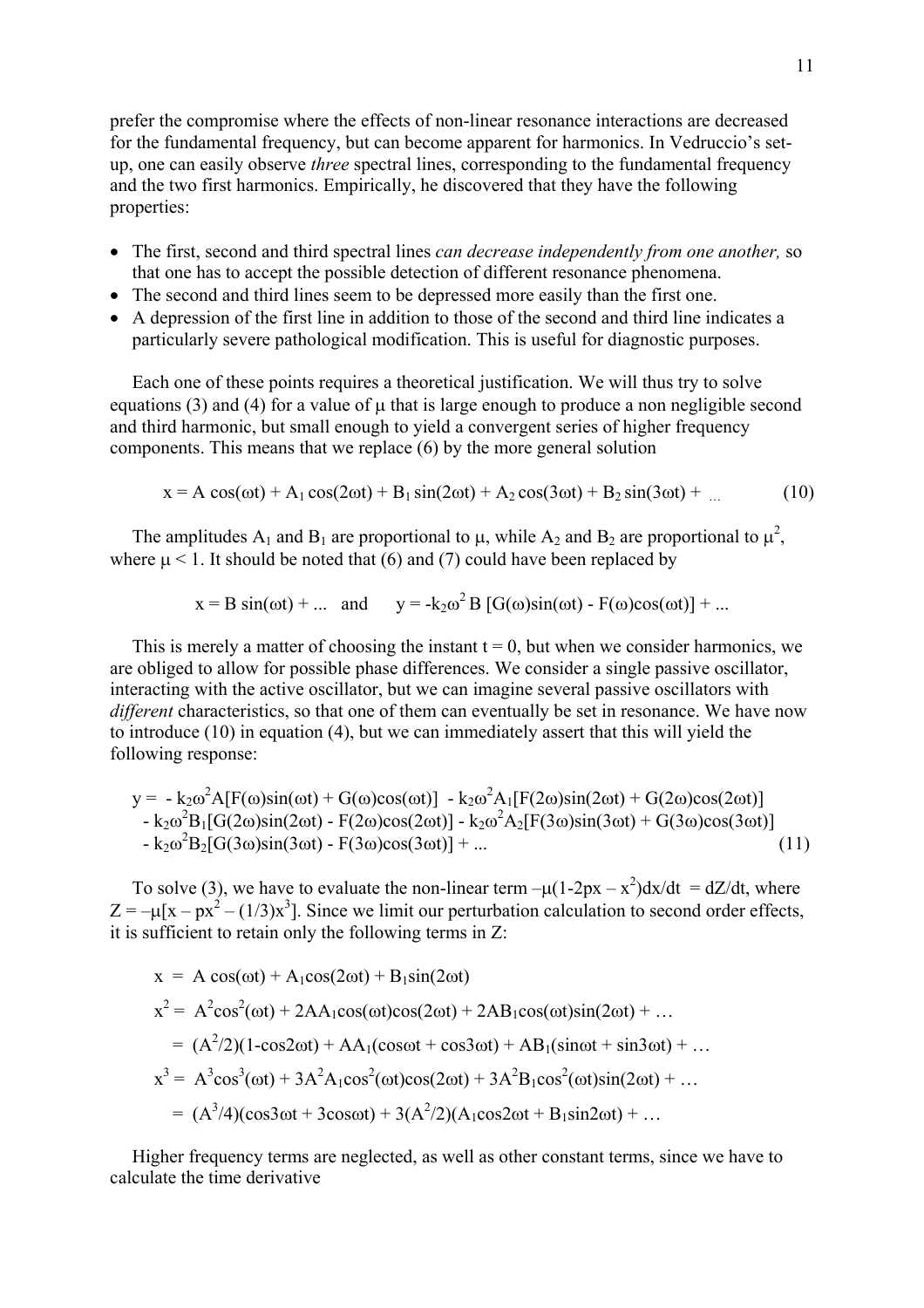$dZ/dt = \mu\omega$   $[C\sin(\omega t) + D\cos(\omega t) + C_1\sin(2\omega t) + D_1\cos(2\omega t) + C_2\sin(3\omega t) + D_2\cos(3\omega t)]$ 

Setting again  $A = 2a$ , the coefficients are

 $\mathcal{L}$ 

$$
C = A(1 - a2 - pA1)
$$
  
\n
$$
C1 = (2 - A2)A1 - pA2
$$
  
\n
$$
C2 = -A(a2 + 3pA1)
$$
  
\n
$$
D1 = -(1 - A2)B1
$$
  
\n
$$
D2 = 3pAB1
$$

Substituting  $(10)$ ,  $(11)$  and  $\frac{dZ}{dt}$  in equation  $(3)$ , we get an ensemble of conditions that have to be satisfied at every particular instant:

$$
\left(\omega_1^2 - (1 + k_1)\omega^2\right)A + \mu\omega D = k^2\omega^4 A G(\omega)
$$
\n(12)

$$
\mu\omega C = k^2 \omega^4 A F(\omega)
$$
 (13)

$$
\left(\omega_1^2 - (1 + k_1)4\omega^2\right) A_1 + \mu \omega D_1 = k^2 \omega^4 \left[G(2\omega) A_1 - F(2\omega) B_1\right]
$$
\n(14)

$$
\left(\omega_1^2 - (1 + k_1)4\omega^2\right)B_1 + \mu\omega C_1 = k^2\omega^4 \left[F(2\omega)A_1 + G(2\omega)B_1\right]
$$
\n(15)

$$
\left(\omega_1^2 - (1 + k_1)9\omega^2\right) A_2 + \mu \omega D_2 = k^2 \omega^4 \left[G(3\omega) A_2 - F(3\omega) B_2\right]
$$
 (16)

$$
\left(\omega_1^2 - (1 + k_1)9\omega^2\right)B_2 + \mu\omega C_2 = k^2\omega^4 \left[F(3\omega)A_2 + G(3\omega)B_2\right]
$$
 (17)

In (12) and (13), we can drop the common factor A. This yields the result (8), with a *first* order correction for a = A/2 and a *second* order correction for ω:

$$
a^{2} = 1 - (k^{2} \omega^{2} / \mu) F(\omega) - pA_{1} \quad \text{and} \quad (1 + k_{1}) \omega^{2} = \omega_{1}^{2} - k^{2} \omega^{4} G(\omega) + \mu \omega pB_{1} \quad (18)
$$

Solving (14) and (15), we get for the lowest order expressions,

$$
A_1 = \frac{\mu p \omega (k^2 \omega^4 F(2\omega)) A^2}{(\omega_1^2 - (1 + k_1)4\omega^2 - k^2 \omega^4 G(2\omega))^2 + (k^2 \omega^4 F(2\omega))^2}
$$
  
\n
$$
B_1 = \frac{\mu p \omega A^2 (\omega_1^2 - (1 + k_1)4\omega^2 - k^2 \omega^4 G(2\omega))}{(\omega_1^2 - (1 + k_1)4\omega^2 - k^2 \omega^4 G(2\omega))^2 + (k^2 \omega^4 F(2\omega))^2}
$$

They were obtained by adopting the lowest order approximation of (18), so that  $a = 1$  and  $(1 + k_1) \omega^2 = \omega_1^2$ . We see that  $A_1 = B_1 = 0$  when  $p = 0$ . There would thus be no second spectral line, if we had adopted the usual van der Pol equation. We set now

$$
\omega = q\omega_1
$$
, where  $q^2 = 1/(1 + k_1)$ 

Thus,

$$
A_1 = 0
$$
 and  $B_1 = -\frac{\mu pqA^2}{3\omega_1}$  when  $k = 0$ 

This is equivalent to the result obtained by van der Pol for the unperturbed generator<sup>16</sup>, but he used a model where  $q = 1$ . His perturbation calculation was very efficient, but less transparent and he assumed *a priori* that  $A_1 = 0$ . This is not true anymore for coupled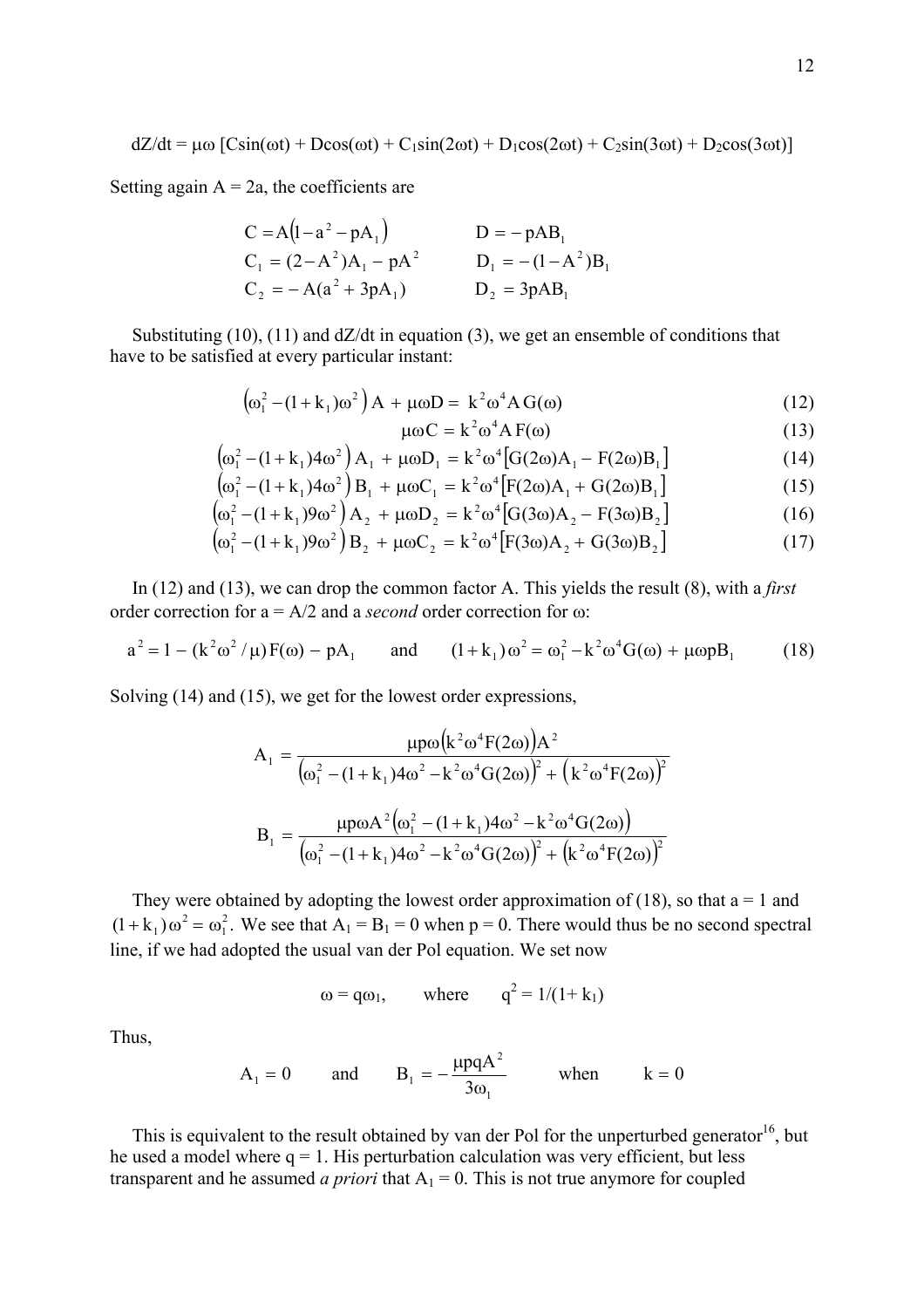oscillators. A<sub>1</sub> reaches even its largest value when  $F(2\omega)$  is maximum. Ideal resonance is then achieved when

$$
(1 + k_2) 4\omega^2 = \omega_2^2
$$
 and  $(1 + k_1)\omega^2 = \omega_1^2$  or  $\omega_2 = 2g\omega_1$ 

For small values of the coupling constants, this condition reduces to  $\omega_2 = 2\omega_1$ , but we see again that *ideal resonance* could be achieved or at least, approached more easily by simply adjusting the coupling. Setting  $c = \mu pqA^2/\omega_1$  and  $z = k^2 \omega^2 F(2\omega) = k^2 \omega/2v$  at resonance, where  $G(2\omega) = 0$ , we see also that the magnitude of the second spectral line will be determined by

$$
A_1 = \frac{cq^2z}{9 + (q^2z)^2}
$$
 and  $B_1 = \frac{-3c}{9 + (q^2z)^2}$ 

The absolute value of  $B_1$  decreases for increasing values of z or  $k^2$ , but  $A_1$  can increase. Does this imply that the height of the second spectral line could eventually be increased? No, since the intensity of the first harmonic wave component is proportional to

$$
A_1^2 + B_2^2 = \frac{c^2}{9 + (q^2 z)^2}
$$

This expression can be approximated by  $(c/3)^2(1 - q^4k^4\omega^4[F(2\omega)]^2/18)$ . It appears therefore that an ideal resonance (for  $\omega_2 = 2g\omega_1$ ) would *strongly* reduce the second spectral line, especially at high frequencies. According to (17), the intensity of the first spectral line is proportional to

$$
A^{2} = 4(1 - k^{2}\omega^{2}F(\omega)/\mu - pA_{1})
$$

It is not so strongly affected by  $F(\omega)$  when  $\mu$  is not exceedingly small, but we see that  $A_1$ , which increases for relatively small values of z, could also contribute to a reduction of  $A^2$ . This is an example of *lateral interactions* between neighbouring spectral lines.

Solving (16) and (17), we get for ideal resonance  $(\omega_2 = 3g\omega_1)$ ,

$$
A_2 = \frac{3\mu\omega pAB_1 (8\omega_1^2)^2 - \mu\omega A a^2 k^2 \omega^4 F(3\omega)}{(8\omega_1^2)^2 + (k^2 \omega^4 F(3\omega))^2} = \frac{3p\mu pqAB_1}{8\omega_1} \quad \text{when } k = 0
$$

$$
B_2 = \frac{-\mu\omega A a^2 (8\omega_1^2)^2}{(8\omega_1^2)^2 + (k^2 \omega^4 F(3\omega))^2} = \frac{-\mu q A^3}{32\omega_1} \quad \text{when } k = 0
$$

The particular case of the *unperturbed generator*  $(k = 0)$  corresponds to van der Pol's result<sup>14</sup> (where g = 1), with a sign correction for B<sub>2</sub>. The cause of this error can be traced in his calculations. We see now that even for the unperturbed generator, the intensity of the third spectral line is influenced by the existence of a second spectral line  $(A_2$  is proportional to  $B_1$ ). We also see that a coupling with a passive oscillator that resonates when  $\omega_2 = 3g\omega_1$  will reduce the intensity of the third spectral line for two cooperative reasons: F(3ω) appears not only in both denominators, but also in the numerator of  $A_2$ . These effects are more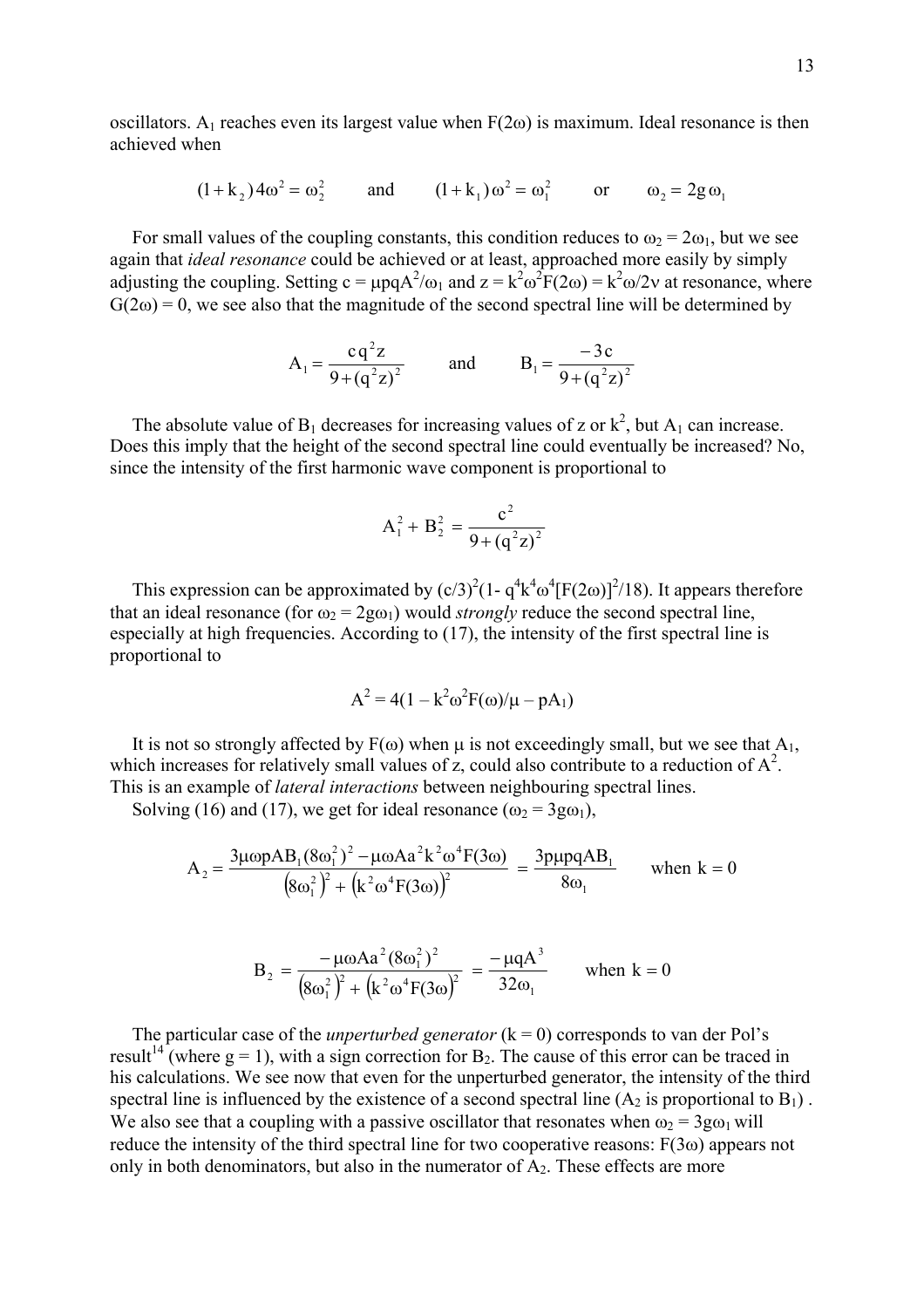pronounced at high frequencies, where malignant tissues have larger conductivities and absorb thus more energy from the generator.

Because of the non-linear term in equation  $(3)$ , larger values of  $\mu$  would lead to more *combination frequencies* and therefore to more harmonics and increased lateral interactions, even beyond the first neighbour. Analytical calculations would become more complicated, but we understand already the underlying processes. The parameter u should thus be large enough to allow for simultaneous explorations on different frequency channels, but not too large, to limit confusing lateral interactions between neighbouring spectral lines.

# **4. Discussion and Conclusions**

The efficiency of Vedruccio's EM cancer detector results from a favourable conjunction of two elements. (1) *EM waves can stimulate minute electrical oscillations in biological tissues*  and they allow for resonance effects that depend on the pathological state of these tissues. (2) By coupling the oscillations of the probe with those that can appear inside biological tissues we get the highly remarkable phenomenon of "non-linear resonance interaction". It has been analysed in detail, but it may be useful to summarise the essential steps, especially for the non-mathematically minded reader.

- The probe contains *an auto-oscillator,* generating stationary oscillations of preset, but tuneable amplitude and repetition frequency. It is possible to get several harmonics in addition to the fundamental frequency, and this allows for *a simultaneous search of possible resonance interactions on several frequency channels.*
- It is sufficient to bring the probe near the biological tissue that should be tested. The generator is then able to "feel" the hidden response of passive oscillators inside the biological tissue and to "tell" us the result by means of *non-linear resonance interactions.* They result from the fact that the generator draws energy from the batteries in such a way that we get stationary oscillations of predetermined amplitude, but this amplitude will be *reduced when the generator transfers some of its energy to a passive oscillator.* Thus, we can detect a resonance at any one of the available frequencies, through the appearance of a "dip" for the corresponding spectral line.
- The coupling is achieved in a special way, since the probe contains an antenna, behaving (in the near field) like an open capacity. The oscillating electric field acts there on charged particles, hidden inside the tested biological material. Ions can oscillate, cell membranes can be polarized and small dipolar particles can be set in rotation, but these processes are modified by malignant alterations of biological tissues. In spite of fixed frequencies for the active and passive oscillators, it is possible to realize or approach *ideal resonance* by adjusting the distance between the probe and the tested tissue.
- Since the required intensities of the EM wave are very low, this new and surprising method of cancer detection implies no health hazard. It is *user-friendly,* as well for the patient as for the medical doctor. The actual relation between specific pathological conditions and the observed, differentiated reductions of the three first spectral lines has to be established, of course, by detailed medical testing.

The differential equations (3) and (4) can easily be solved by numerical integration. This allows for a flexible exploration of the role of all parameters and for further generalizations, but the results have to be interpreted in terms of the analytical treatment we presented here.

Clarbruno Vedruccio observed that when two probes that have nearly identical natural frequencies are put side by side, they oscillate at exactly the same frequency, although their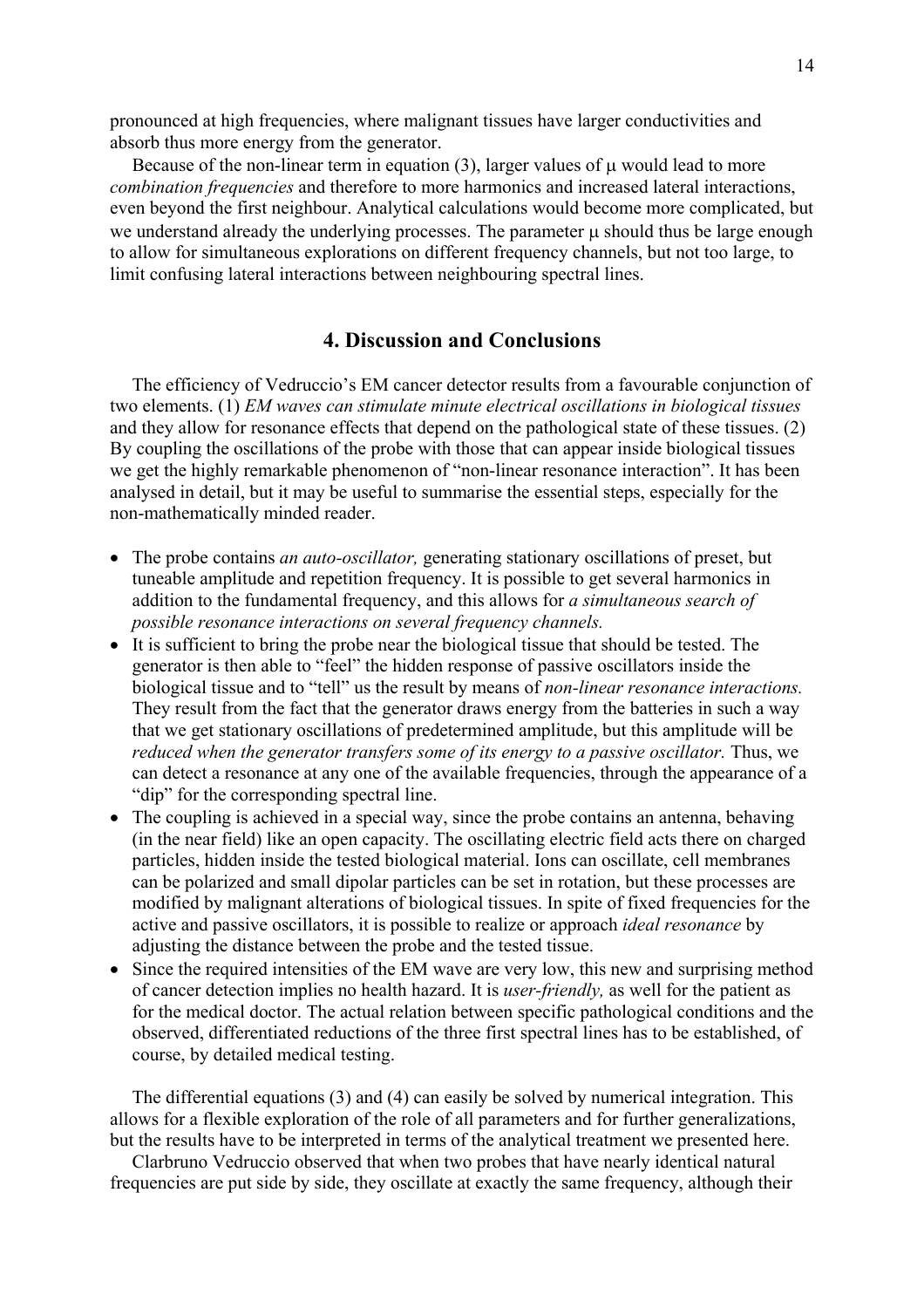natural frequencies may differ by about 10 MHz. The spectrum analyser shows superposed spectral lines, as if there did exist only one, but stronger generator. This observation confirms the validity of the proposed theory, since such a "synchronization" is known to occur for coupled van der Pol oscillators $^{12,13}$ .

The interaction between a non-linear active oscillator and an ordinary (linear) passive oscillator leads to the peculiar phenomenon of "non-linear resonance interaction". A similar behaviour is known for a *grid-dip meter*. Initially, it contained a triode<sup>17</sup> that was associated with an oscillating circuit in such a way that it delivered a stationary oscillation at *one* particular, easily tuneable frequency. There was no antenna and no emitted wave, but the active oscillator could be coupled by *magnetic induction* with another oscillating circuit, containing a real coil. When such a grid-dip meter is tuned, so that its natural frequency is identical to the natural frequency of the passive oscillator, there will be a resonance. Since the active oscillator is transferring energy to the passive oscillator, the oscillating current passing through the self of the active oscillator is reduced, and a measuring instrument, included in the grid circuit, will indicate this effect. At resonance, there appears a "grid-dip", but to avoid ambiguities, the active generator should produce no harmonics.

 The EM cancer detector is different, since it allows for an *electric* coupling, activating charged particles inside biological tissues or other polarizable materials. Moreover, there are *harmonics,* but the spectrum analyser allows for a distinction of possible resonance effects for anyone of the frequency components. A simple grid-dip meter has been used, however, in a nice experiment, for didactic purposes<sup>18</sup>. Since  $\text{Co}^{59}$  nuclei have a magnetic moment that undergoes Larmor precession in a given magnetic field, it is possible to stimulate this precession by applying an adequate radiofrequency. When a grid-dip meter provides this signal, one gets a small dip at 213.1 MHz, which is the resonance frequency for  $Co<sup>59</sup>$ , since cobalt powder provides a sufficiently strong response for detection by this simple method.

C. Vedruccio called his electronic system a *"bioscanner".* The Italian company Galileo Avionica produces this instrument and the associated software under the trade name *TRIMprob* (Tissue Resonance InterferoMeter Probe). The term *interference* should not be understood, however, in the traditional sense of a superposition of signals that can be antagonistic or cooperative. It has to be taken in the more general sense of *a competitive interaction*, since now it is clear that *the available energy is shared* in such a way that the amplitude of the stationary oscillations of the active oscillator are reduced, although the total energy is increased. The active and passive oscillators constitute a new entity, so that it is sufficient to observe the behaviour of one partner to get information about the other partner. This is analogous to the discovery of invisible *extra-solar planets,* by observing the motion of their stars, since they are both rotating about a common centre of mass. This follows from (linear) Newtonian mechanics, however, while the surprising properties of the bioscanner result from its *non-linear* properties.

We hope that this phenomenon will really be able to contribute to early cancer detection, for the benefit of humanity.

#### **References**

- 1. Meessen, A. On the Possibility of EM Cancer Detection, http:/www.meessen.net/AMeessen/EMcancerDet1.pdf
- 2. Foster, K.R. and Lukaski, H.C. Whole body impedance what does it measure? Am. J. Clin. Nutr. **64** suppl. 388-96S (1996); Jongschaap, H.C.N. et al. Electrical impedance tomography: a review of current literature, Eur. J. Radiol. **18**, 165-74 (1994).
- 3. Burdette, E. et al. In vivo probe measurement technique for determining dielectric properties at VHF through microwave frequencies, IEEE Trans. Microwave Theory and Techniques, MTT-**28**, 414-427 (1980).
- 4. Vedruccio, C. Patent n° WO 01/07909A1, consultable on Internet.